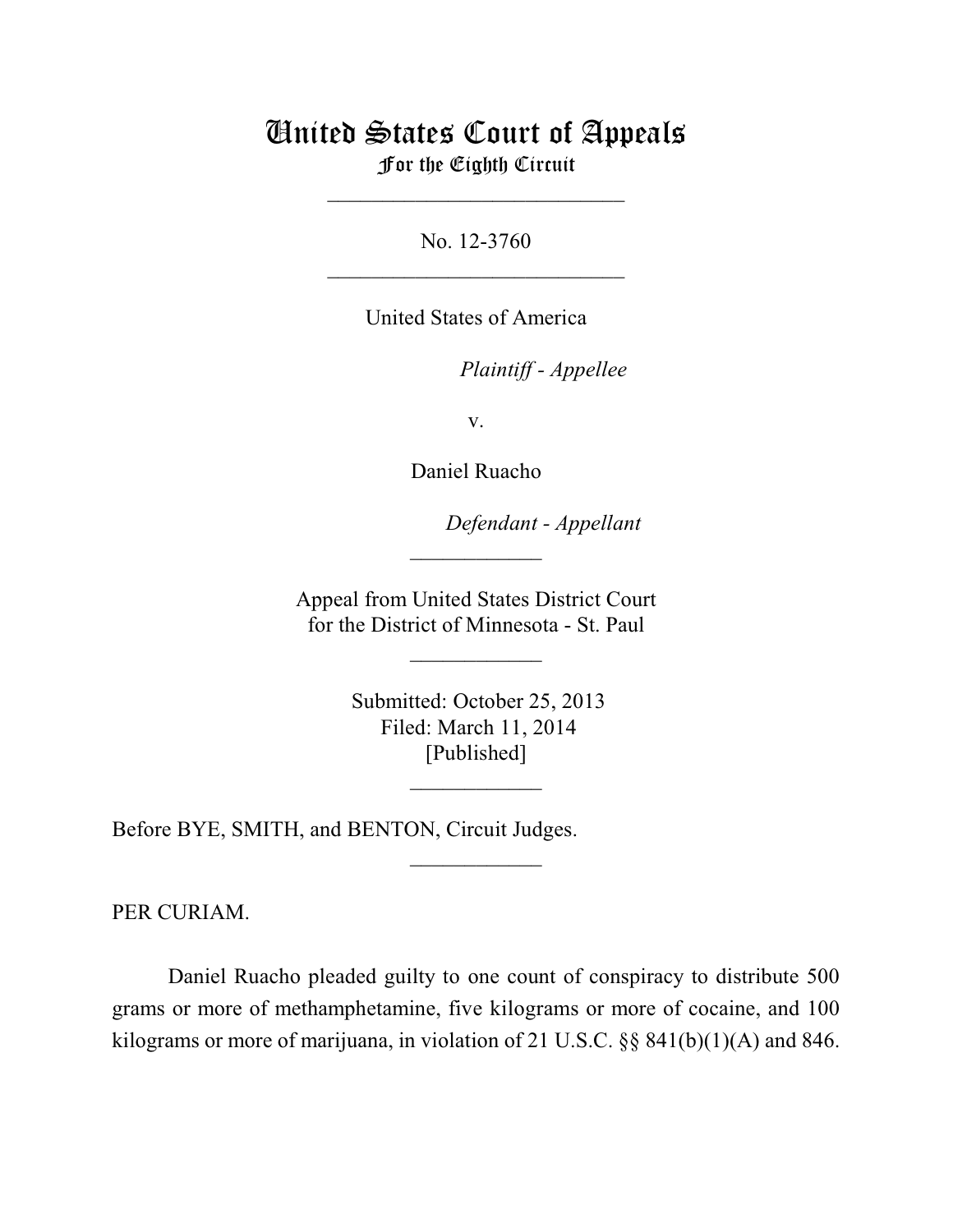The district court<sup>1</sup> denied Ruacho statutory safety-valve relief because Ruacho had previously committed two minor offenses involving marijuana. The district court reluctantly sentenced Ruacho to the statutory mandatory minimum of 120 months' imprisonment. Ruacho makes two arguments on appeal. First, he contends that his 2010 conviction for possession of marijuana is sufficiently similar to public intoxication or disorderly conduct pursuant to U.S.S.G. § 4A1.2(c) to avoid an added criminal history point. Second, he similarly avers that his 2009 conviction for possession of marijuana in a motor vehicle is sufficiently similar to careless or reckless driving to avoid an added criminal history point based on this conviction. We affirm.

#### I. *Background*

This case turns on Ruacho's criminal history. In 2009, he was convicted of misdemeanor possession of marijuana in a motor vehicle, in violation of Minnesota Statutes § 152.027, subdivision 3. When Ruacho was 18, an officer stopped himwhen he unintentionally turned the wrong way down a one-way street. When Ruacho opened his glove box, the officer spotted a small bag of marijuana. The officer issued Ruacho a citation. Ruacho pleaded guilty to the crime without a court appearance. He paid a \$150 fine and \$85 in court fees.

In 2010, Ruacho was a passenger in a car that police stopped. Police found a small amount of marijuana near Ruacho. Police again issued Ruacho a citation, which he resolved without a court appearance by pleading guilty to possession of a small amount of marijuana, in violation of Minnesota Statutes § 152.027, subdivision 4. He paid a \$50 fine and court fees of \$85.

<sup>&</sup>lt;sup>1</sup>The Honorable Patrick J. Schiltz, United States District Judge for the District of Minnesota.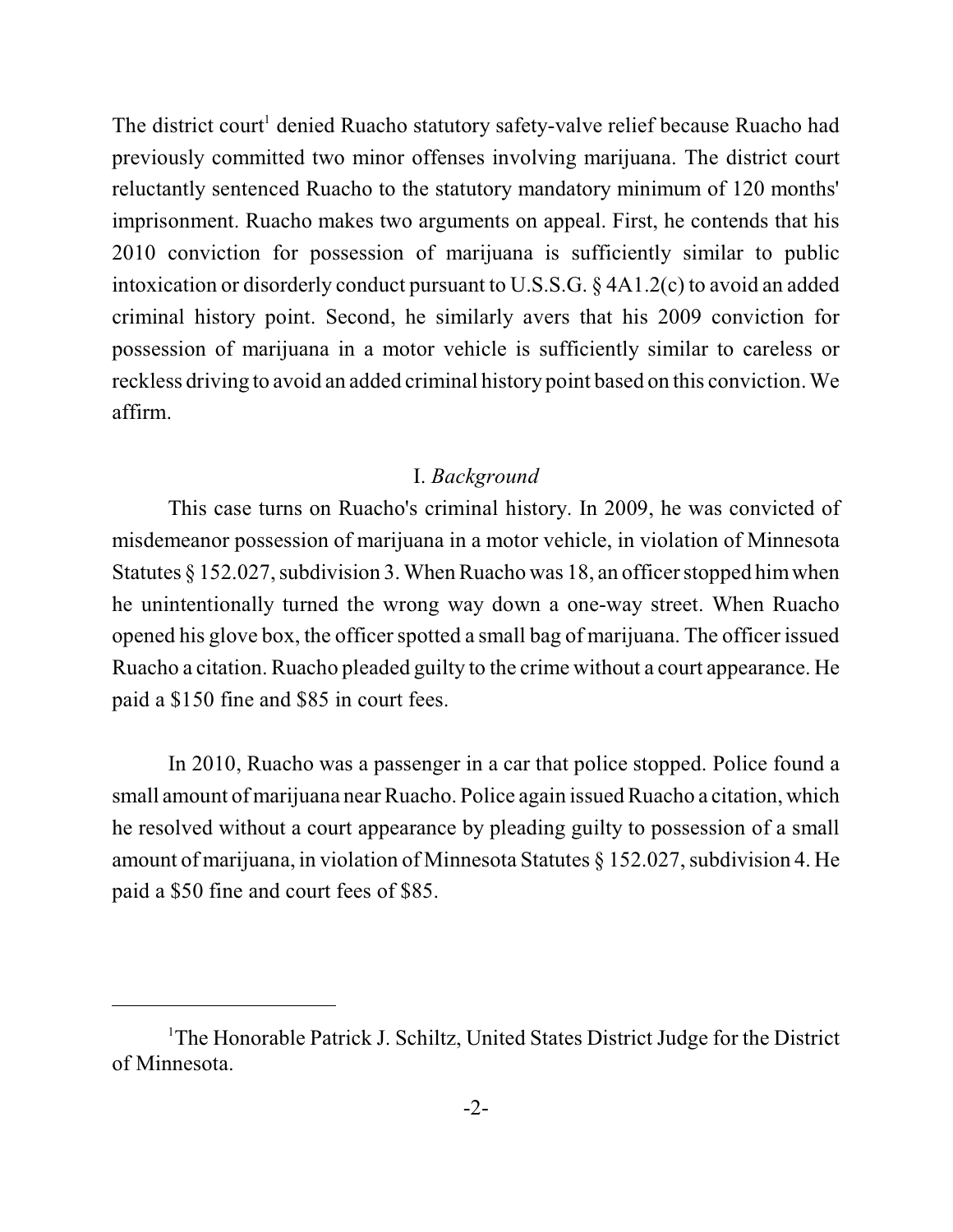Following a series of controlled drug purchases, the government charged Ruacho with one count of conspiracy to distribute methamphetamine, cocaine, and marijuana; two counts of distribution of methamphetamine; and one count of distribution of cocaine for incidents that occurred between January 2009 and December 2010. Ruacho pleaded guilty to the conspiracy charge in April 2011. In return, the government dropped the remaining charges. The plea agreement acknowledged that Ruacho may be eligible for the statutory safety valve, which would eliminate the 120-month mandatory minimum sentence. It also stated that the parties believed Ruacho's criminal history category was I, but it recognized that Ruacho's criminal history category could be greater; if so, Ruacho agreed not to change his plea.

The United States Probation Office prepared a presentence report (PSR) that calculated an offense level of 29 and a criminal history category of II. A criminal history category of II made Ruacho ineligible for safety-valve relief. The Guidelines range became 120–121 months. Ruacho objected to the assessment of a criminal history point for his 2009 conviction of misdemeanor possession of marijuana in a motor vehicle and one criminal history point for his 2010 conviction for petty misdemeanor possession of marijuana.

The district court reluctantly overruled Ruacho's objection to the calculation of his criminal history category. The district court determined that both of Ruacho's prior marijuana convictions should each yield one criminal history point. The court found that those crimes are not sufficiently similar to the enumerated offenses in U.S.S.G. § 4A1.2(c) under the common-sense, multifactor balancing test set forth in Comment 12 of U.S.S.G. § 4A1.2 ("Amendment 709"). The district court noted that the statutory minimum sentence that it was "forced" to impose was "grossly excessive" and "grossly unfair." Although the district court thought the sentence "unjust," it also determined that the law required it. Thus, the district court sentenced Ruacho to the statutory mandatory minimum of 120 months' imprisonment. The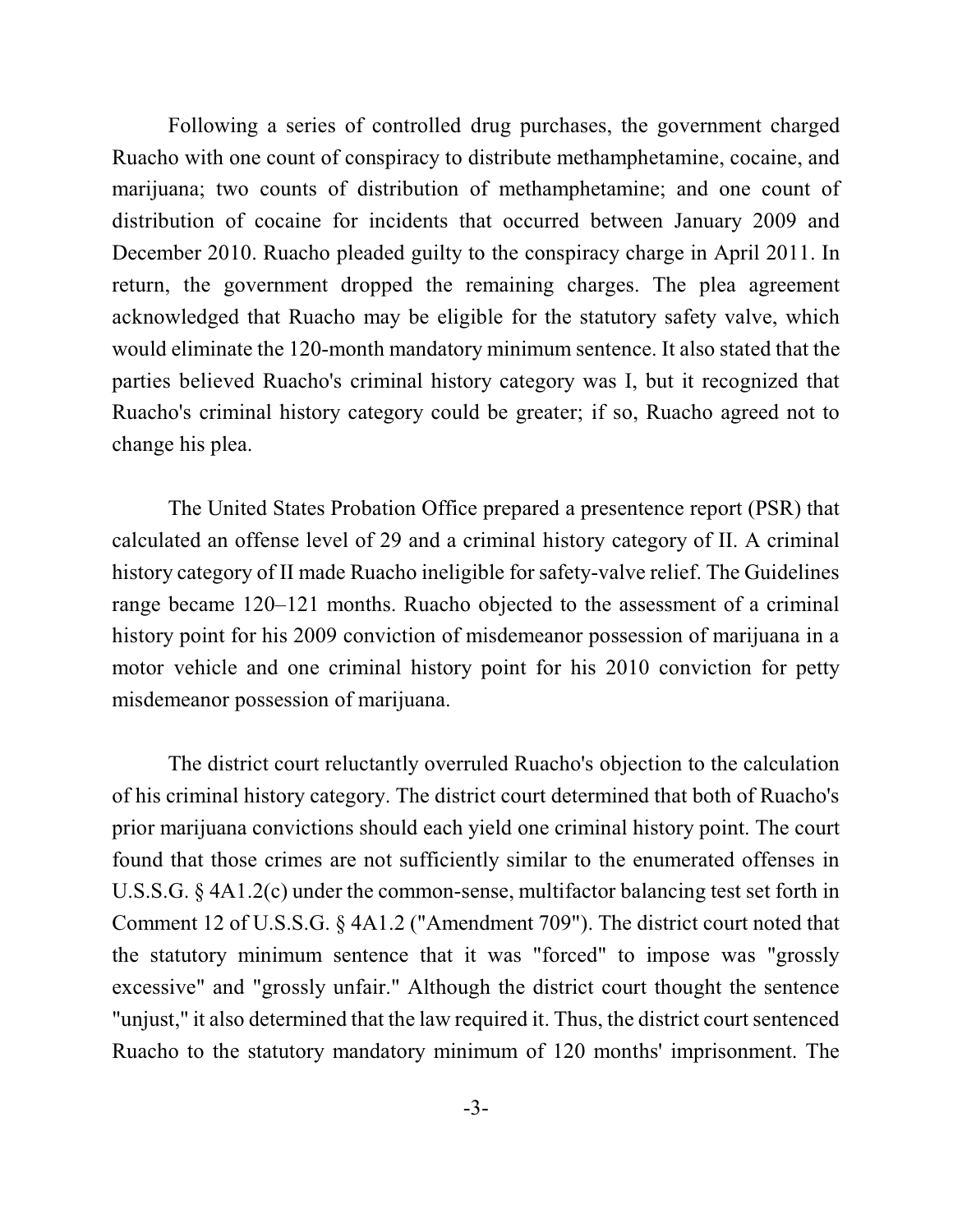district court acknowledged that it would have sentenced Ruacho to only 60 months' imprisonment had he qualified for the safety valve.

#### II. *Discussion*

Ruacho argues on appeal that (1) his 2010 conviction for possession of marijuana is sufficiently similar to public intoxication or disorderly conduct pursuant to U.S.S.G. § 4A1.2(c) such that the district court should not have awarded him a criminal history point for that conviction, and (2) his 2009 conviction for possession of marijuana in a motor vehicle is sufficiently similar to careless or reckless driving such that the district court should not have awarded him a criminal history point based on this conviction. The government counters by averring that these crimes are not sufficiently similar to any of the offenses enumerated in U.S.S.G. § 4A1.2(c). *See United States v. Foote*, 705 F.3d 305, 309 (8th Cir. 2013). Although we review factual findings as to safety-valve eligibility for clear error, we review interpretation of the statutory safety valve de novo. *Id.* at 306. Because Ruacho does not challenge factual findings here, we review Ruacho's safety-valve eligibility de novo.

Section 3553(f) of 18 U.S.C. describes a defendant's eligibility for the "safety valve," which enables the district court to avoid imposition of a mandatory minimum sentence. The statutory safety valve covers qualified defendants who were convicted of a crime under 21 U.S.C. §§ 841 and 846. 18 U.S.C. § 3553(f). The statute sets out five eligibility requirements. *Id.* The only eligibility requirement at issue here is that "the defendant does not have more than 1 criminal history point, as determined under the sentencing guidelines." *Id.* at § 3553(f)(1). The Guidelines reflect this statutory provision. *See* U.S.S.G. §§ 5C1.2 and 2D1.1(b)(16). The defendant bears the burden of demonstrating entitlement to safety-valve relief. *Foote*, 705 F.3d at 306.

In calculating a defendant's criminal history score, we have observed that the Guidelines require that all prior sentences receive criminal history points unless specifically exempted. *Id.* at 307. Prior sentences include sentences where defendants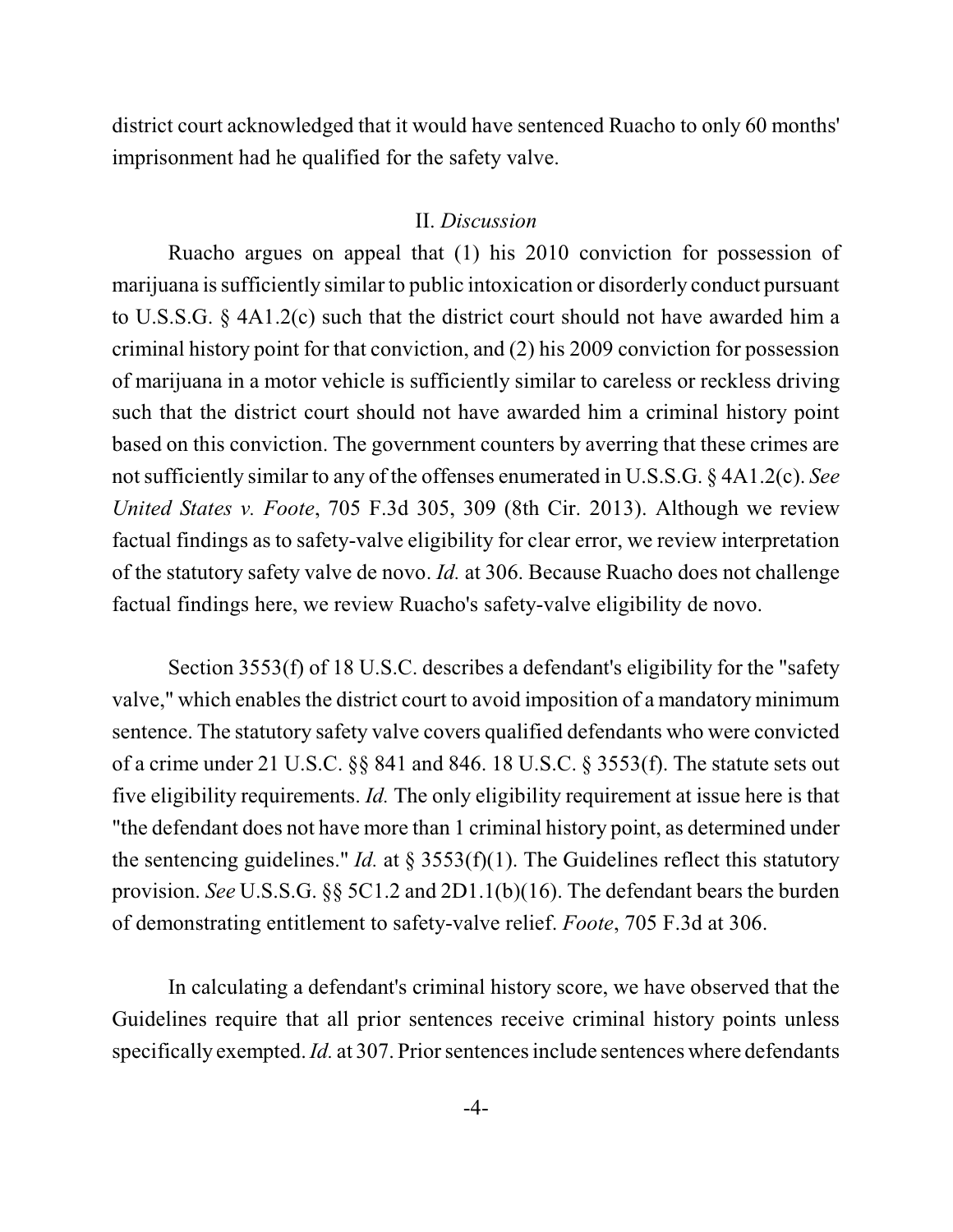were required only to pay a small fine. *Foote*, 705 F.3d at 307. Thus, Ruacho's two marijuana convictions are prior sentences.

The Guidelines provide that sentences for misdemeanor and petty offenses are counted toward a defendant's criminal history score. However, certain enumerated offenses and "offenses similar" to those enumerated offenses are counted only if (A) the sentence resulted in probation greater than one year or imprisonment for at least 30 days, "or (B) the prior offense was similar to an instant offense." U.S.S.G. § 4A1.2(c)(1). These enumerated offenses include careless or reckless driving, contempt of court, disorderly conduct, or disturbing the peace. U.S.S.G. § 4A1.2(c)(1). The Guidelines also provide that certain other enumerated offenses or "offenses similar" should never be counted. U.S.S.G. § 4A1.2(c)(2). These offenses include fish and game violations, hitchhiking, minor traffic infractions like speeding, and public intoxication. *Id.* Although petty misdemeanors are not considered "crimes" in Minnesota, *see* Minnesota Statutes § 609.02, subdivision 4A, "how a state views an offense does not determine how the United States Sentencing Guidelines view that offense." *Foote*, 705 F.3d at 307 (quotation and citation omitted).

In determining whether an offense is sufficiently similar to one of the enumerated offenses in U.S.S.G. § 4A1.2(c), the court must apply the test articulated in Amendment 709, which can be found in Comment 12 of U.S.S.G. § 4A1.2(c). It provides:

In determining whether an unlisted offense issimilar to an offense listed in subsection  $(c)(1)$  or  $(c)(2)$ , the court should use a common sense approach that includes consideration of relevant factors such as (i) a comparison of punishments imposed for the listed and unlisted offenses; (ii) the perceived seriousness of the offense as indicated by the level of punishment; (iii) the elements of the offense; (iv) the level of culpability involved; and (v) the degree to which the commission of the offense indicates a likelihood of recurring criminal conduct.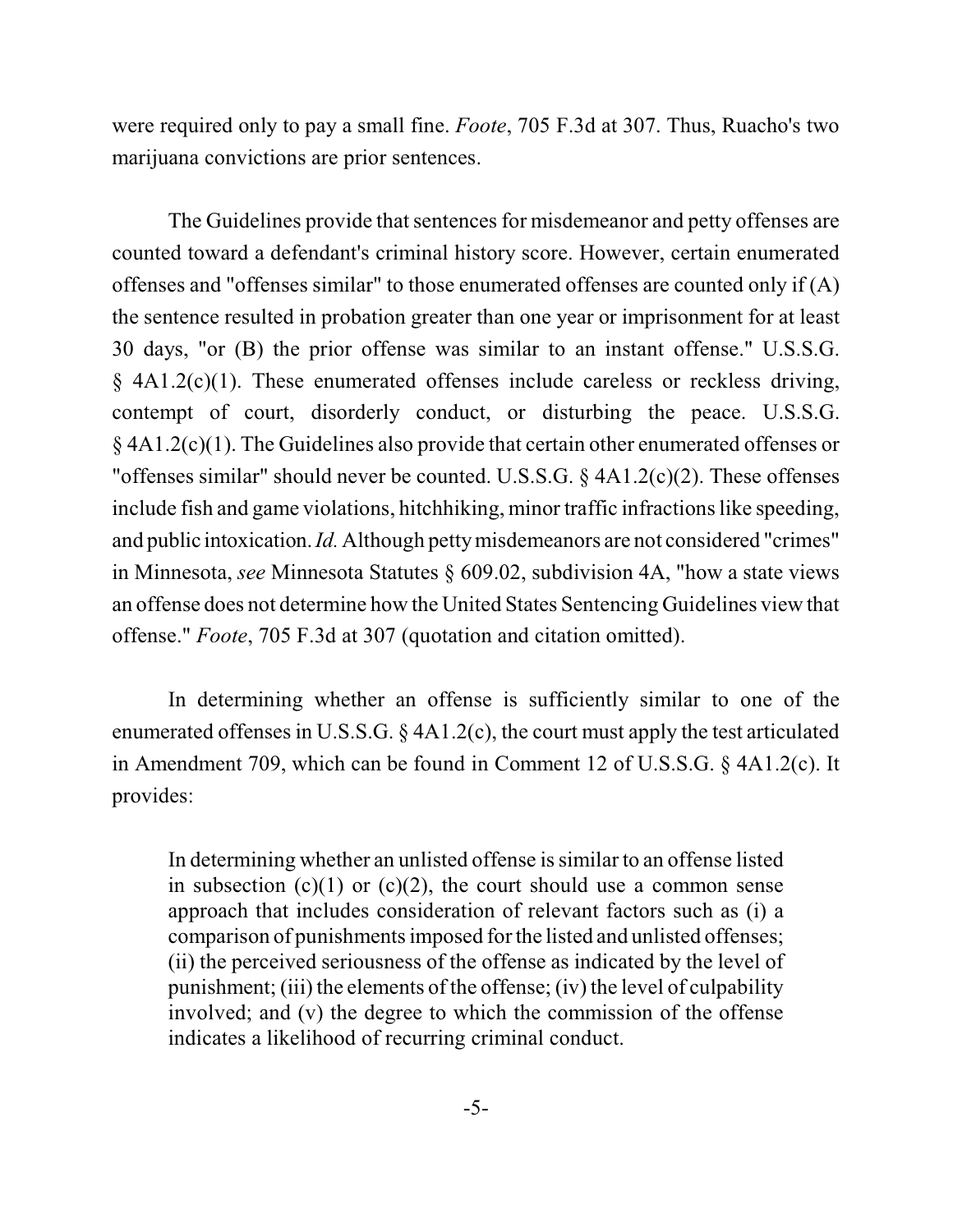U.S.S.G. § 4A1.2 cmt. n.12. We have expressly adopted the test from Amendment 709, eschewing our previous "'elements' or 'essential characteristics' test." *United States v. Barrientos*, 670 F.3d 870, 871 (8th Cir. 2012) (citations omitted).

Mere months after Ruacho's sentencing, we decided that a petty misdemeanor conviction for possession of marijuana, in violation of Minnesota Statutes § 152.027, subdivision 4, qualifies for a criminal history point. *Foote*, 705 F.3d at 309. Foote argued that possession of marijuana is sufficiently similar to a minor traffic infraction such that the court should not award a criminal history point for that conviction. *Id.* at 307. We disagreed and, after performing the required Amendment 709 analysis, we held that this petty offense was significant enough to warrant a criminal history point. *Id.* at 309. We also "h[e]ld[] that possession of marijuana is not similar to any enumerated exception." *Id.* at 309.

#### A. *2010 Conviction for Possession of a Small Amount of Marijuana*

In order to avoid *Foote*, Ruacho compares his marijuana possession conviction to public intoxication or disorderly conduct. Public intoxication may never be counted in calculating a defendant's criminal history score. U.S.S.G. § 4A1.2(c)(2). Disorderly conduct may be counted if the defendant was sentenced to at least 30 days' imprisonment or at least one year of probation, or it was similar to the current offense. U.S.S.G. § 4A1.2(c)(1).

The government concedes that the first two factors—punishment comparison and seriousness of the offense—weigh in favor of Ruacho. Public intoxication is not a crime in Minnesota. Minn. Stat. § 340A.902. Disorderly conduct is a misdemeanor, so it is actually punished more heavily than a petty misdemeanor like possession of a small amount of marijuana. *See* Minn. Stat. § 609.72; Minn. Stat. § 609.02, subd. 3.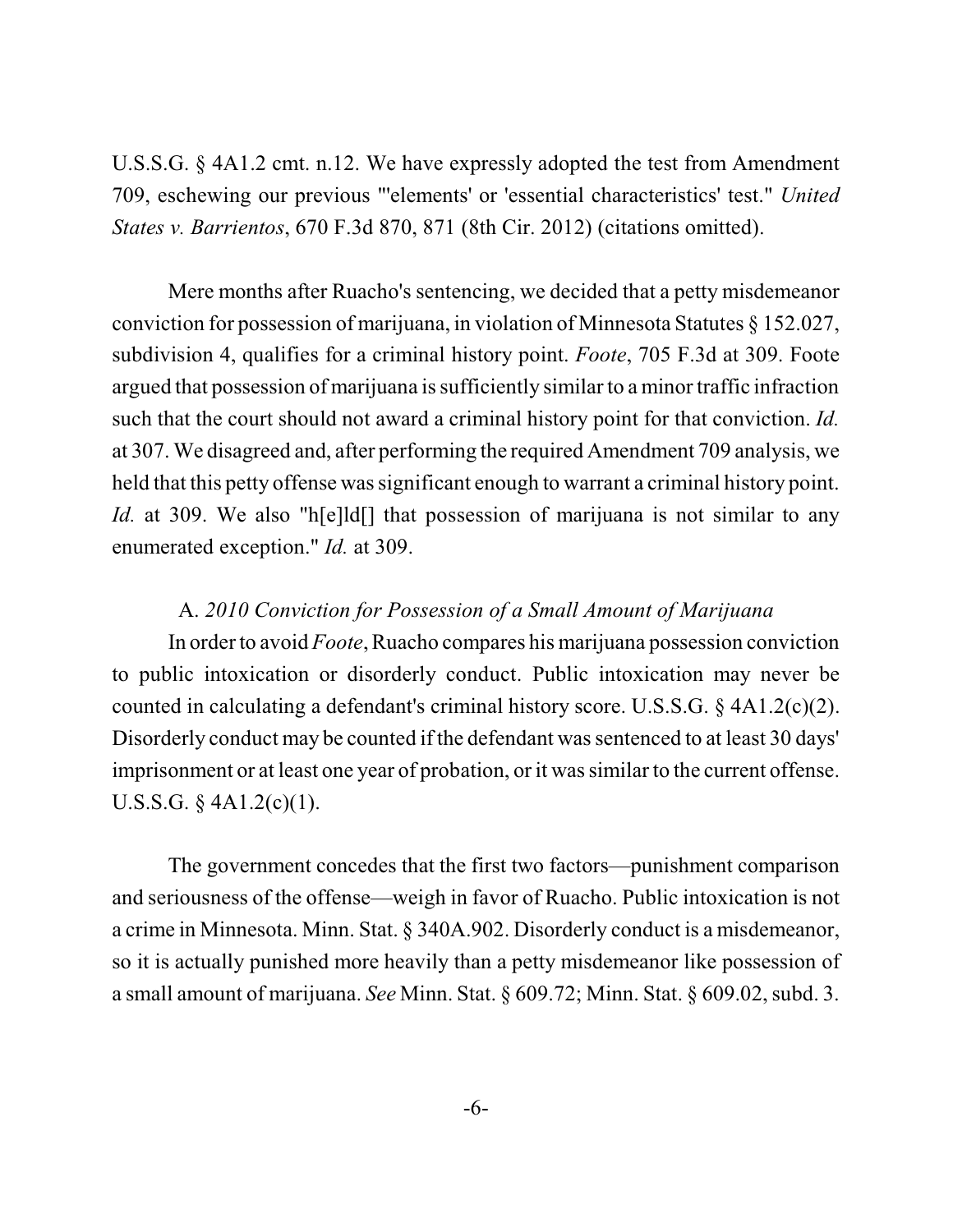However, the elements of these crimes are completely different. Marijuana possession entails (1) a person who unlawfully possesses a small amount of marijuana.<sup>2</sup> Minn. Stat. § 152.027, subd. 4(a). The elements of disorderly conduct are (1) engaging in brawling or fighting, disturbing a lawful assembly or meeting, or engaging in offensive, obscene, abusive, boisterous, or noisy conduct or in offensive, obscene, or abusive language; (2) tending reasonably to arouse alarm, anger, or resentment in others; (3) in a public or private place; (4) knowing, or having reasonable grounds to know that it will, or will tend to, alarm, anger or disturb others or provoke an assault or breach of the peace. Minn. Stat. § 609.72, subd. 1. Predictably, these crimes are found in separate chapters of the Minnesota Statutes because they involve completely different actions. No elements are the same. Ruacho contends that marijuana possession risks disturbing the peace, so the two crimes are sufficiently similar. However, virtually every law is designed to prevent disturbances of the peace to some extent. Ruacho's argument would envelop too many offenses. Thus, this factor weighs in favor of the government.

The *Foote* court has already decided the culpability and recidivism factors. The *Foote* court noted that "[d]rug possession 'suggests a more calculating, a more resourceful, and a more dangerous criminal' than someone who commits a minor traffic infraction." *Foote*, 705 F.3d at 308 (quoting *United States v. Roy*, 126 F.3d

Defendants convicted of marijuana possession are required to participate in <sup>2</sup> a drug education program unless the court determines it is inappropriate. Minn. Stat. § 152.027, subd. 4(a). The *Foote* court found this program significant in determining that marijuana possession is more serious than a minor traffic offense. *Foote*, 705 F.3d at 307. Ruacho argues that those convicted of a marijuana possession never participate in drug education programs in practice, so the *Foote* court was incorrect. While defendants may not actually attend these programs, the requirement of the drug-education program reflects the Minnesota legislature's view that marijuana possession is more serious than a minor traffic offense. However, the government concedes that marijuana possession is not as serious as disorderly conduct, so we weigh this factor in Ruacho's favor.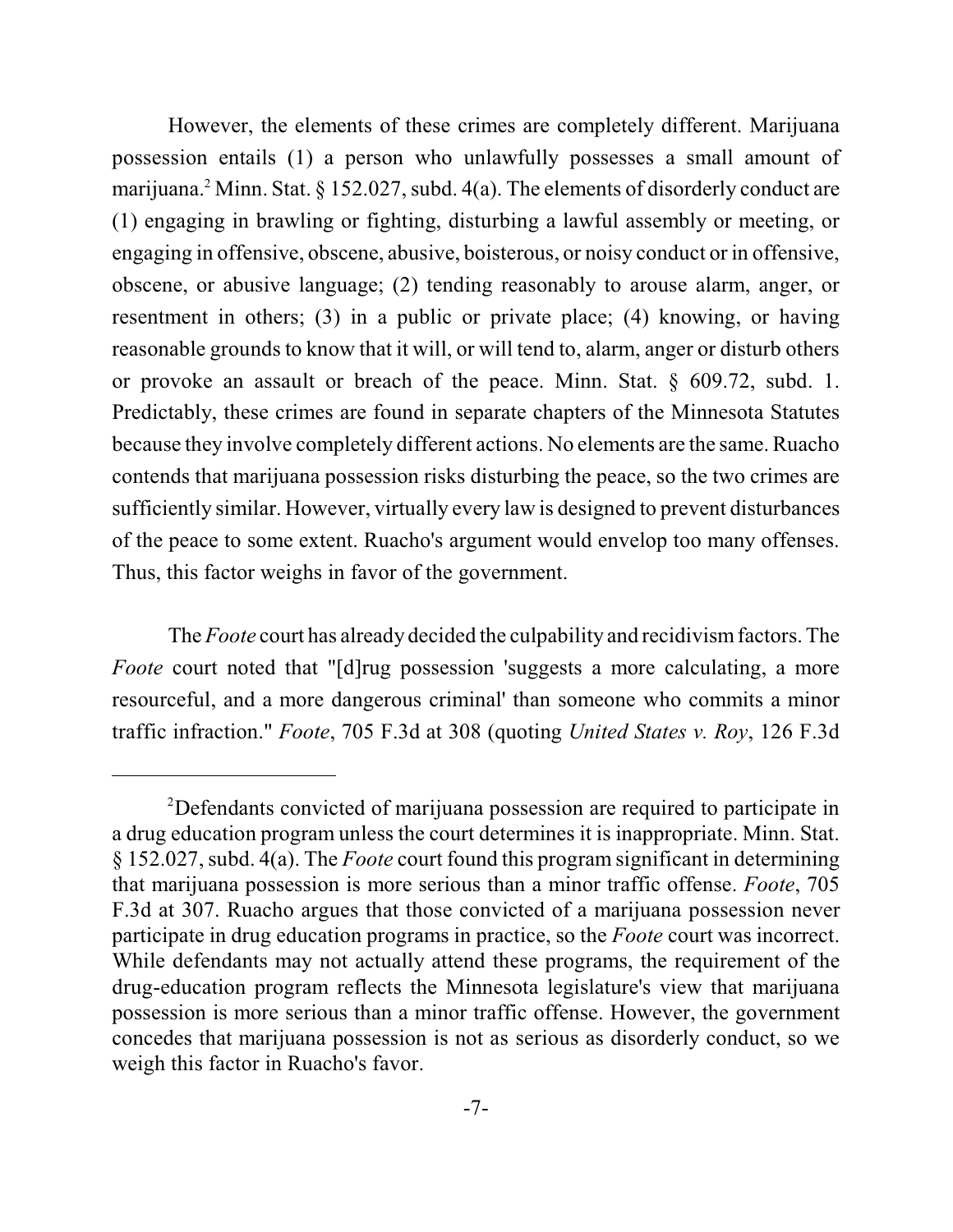953, 955 (7th Cir. 1997)). The same observation applies here. Finally, the *Foote* court determined that convictions involving illegal narcotics correlate strongly to recidivism. *Foote*, 705 F.3d at 308. Although Ruacho argues that many teenagers experiment with small amounts of marijuana, we have already determined that this factor favors the government in narcotics cases.

Based on our Amendment 709 analysis, Ruacho has failed to demonstrate that possession of a small amount of marijuana is sufficiently similar to public intoxication, disorderly conduct, or any other enumerated offense. The *Foote* court also observed that "[n]o circuit has held that possession of marijuana (or other drugs) is similar to any of the Guidelines' enumerated exceptions." *Id.* (collecting cases).<sup>3</sup> We also note that the Sentencing Commission could have enumerated certain drug crimes like marijuana possession in U.S.S.G. § 4A1.2(c) if it intended that those convicted of such crimes are not to receive a criminal history point given the frequency of drug offense prosecutions in the federal courts. For these reasons, the district court properly awarded a criminal history point to Ruacho's criminal history score for his petty misdemeanor violation of possession of a small amount of marijuana.

## B. *2009 Conviction for Possession of Marijuana in a Motor Vehicle*

Ruacho contends that the district court erred by adding a criminal history point for his 2009 conviction of possession of marijuana in a motor vehicle. Ruacho argues

<sup>&</sup>lt;sup>3</sup>Ruacho cites a Fifth Circuit case holding that it was not plain error for the district court to fail to award a criminal history point for marijuana possession. *United States v. Ventura*, 428 F. App'x 390 (5th Cir. 2011). The court there determined that no plain error occurred because the Fifth Circuit had no clear precedent on the matter. *Id.* at 392. The court expressly declined to determine whether marijuana possession wassimilar to public intoxication under U.S.S.G. § 4A1.2(c). *Id.*Because the *Ventura* court applied plain-error review and expressly declined to answer the question with which we are now confronted, we conclude that it is inapposite.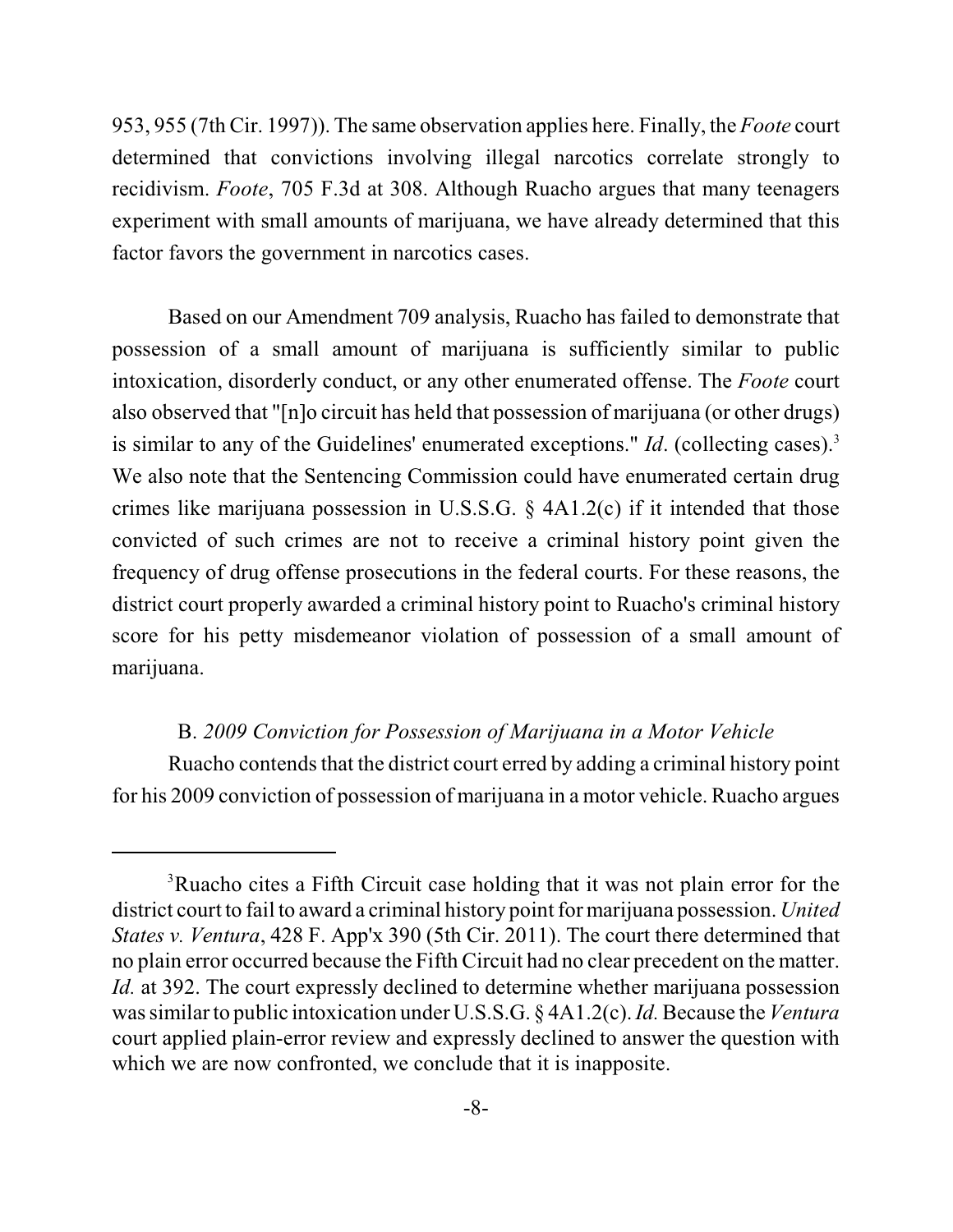that possession of marijuana in a motor vehicle is similar to the crimes of careless driving and reckless driving. The government again concedes that the first two factors, punishment and seriousness of the offense, weigh in Ruacho's favor. All three offenses have the same maximum penalty. Minn. Stat. § 609.03, subd. 3. However, the remaining factors weigh in favor of the government.

As for the third factor, different elements comprise the offenses. Possession of marijuana in a motor vehicle requires a showing that (1) the defendant is the owner or driver of a private motor vehicle, and (2) the defendant knowingly keeps or allows to be kept within the area of the vehicle normally occupied by the driver or passengers, more than 1.4 grams of marijuana. Minn. Stat. § 152.027, subd. 3. The elements of reckless driving are that (1) a person drives any vehicle (2) in such a manner as to indicate either a willful or a wonton disregard for the safety of people and property. Minn. Stat. § 169.13, subd. 1. The elements of careless driving are that (1) a person operates or halts a vehicle on any street or highway and (2) carelessly or heedlessly in disregard of the rights of others, or in a manner that endangers any property or person. Minn. Stat. § 169.13, subd. 2.

Ruacho argues that the elements of these offenses are sufficiently similar because all three involve operation of a motor vehicle. Additionally, possession of marijuana in a vehicle is both careless and reckless. However, the motor-vehicle overlap is not enough for this factor to weigh in favor of Ruacho. These crimes are listed in separate chapters of the Minnesota statutes. Furthermore, if the operating-amotor-vehicle commonality suffices, then no criminal history points would be awarded for several driving-related offenses like driving under the influence of alcohol. The Tenth Circuit has expressly rejected Ruacho's argument:

The superficial similarity that both offenses involve driving a car is overshadowed by the significant difference that [driving without proof of insurance] is concerned not with actually operating an automobile, as